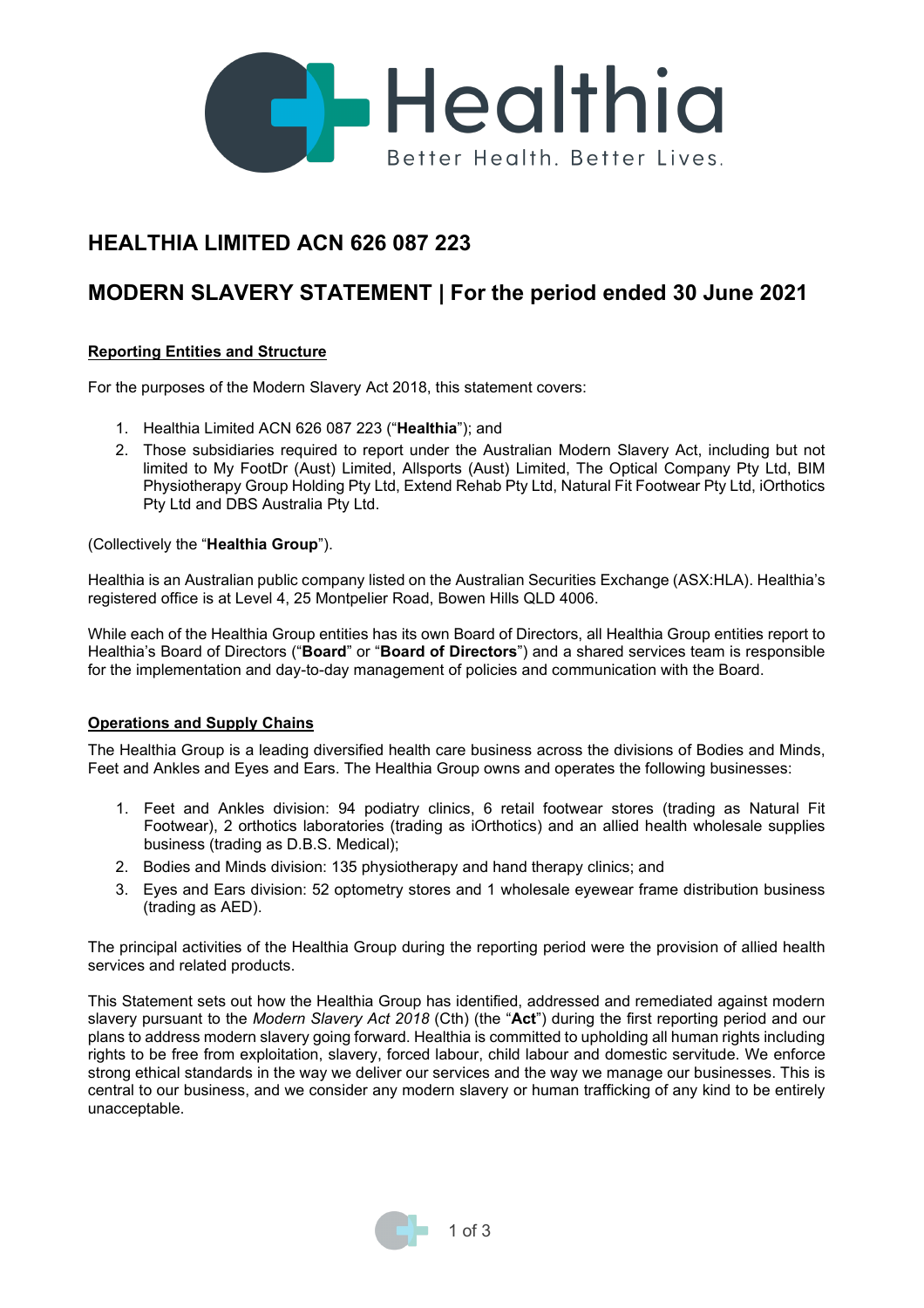#### **Risks of Modern Slavery Practices in Our Operations and Supply Chains**

During the first reporting period, the Healthia Group undertook supply chain assessment and risk identification activities. The Healthia Group implemented a Modern Slavery Policy and provided a copy of this to each of our identified key suppliers as part of our supply chain assessment. Through this due diligence process the Healthia Group was able to identify that certain key suppliers had already implemented their own modern slavery policies and statements within their own businesses.

The Healthia Group's procurement and supply chain is limited and predominantly involves the purchasing of technology, medical and other healthcare related consumables, equipment and services. We have identified the following potential modern slavery risk categories:

- 1. Forced labour in the production of technology or medical consumables and equipment;
- 2. Exploited or bonded labour; and
- 3. Child labour in the production of consumable and equipment.

#### **Actions Taken to Assess and Address Those Risks**

The Healthia Group endeavours to develop and maintain long term relationships with our valued suppliers and we are proud of the working relationships we share. The Healthia Group has implemented a Modern Slavery Policy which is provided and available to our suppliers. The policy details our supplier expectations, including addressing modern slavery risks, and requires suppliers to:

- 1. Adequately address Modern Slavery;
- 2. Assist us with our own compliance with Modern Slavery Laws;
- 3. Undertake their own due diligence procedures; and
- 4. Comply with Modern Slavery Laws.

The next stage for the Healthia Group is to analyse where risks remain unaddressed in the supply chain and address these risks. The Healthia Group will review our governance and management frameworks in order to strengthen our policies and procedures and will review our process for the implementation and training of these procedures within the Healthia Group to drive internal awareness of modern slavery risks. These activities will assist us, in future periods, to strengthen our modern slavery risk analysis. Our governance and management review and revision of our policies and procedures will enhance our capacity to identify, assess and address risks of modern slavery in all parts of our supply chain.

#### **How We Assess the Effectiveness of Such Actions**

At the end of our first reporting period and on the basis of the supply chain assessment and risk identification activities undertaken, the Healthia Group has committed to continuing to evolve its modern slavery compliance program in the manner set out above. We expect that these measures will ensure that, in the future, we can monitor the effectiveness of the steps undertaken through review of compliance with the supplier minimum standards, working with other members within the Healthia Group to gather data about the supply chain and to regularly review the relevant policies and procedures implemented within the Healthia Group relating to Modern Slavery.

#### **Process of Consultation**

The consultation process is ongoing and will be reviewed at key points throughout the year. This statement has been prepared by the Healthia Group executive team ("**Executive Team**") and has been approved by the Board of Directors. Each entity in the Healthia Group has its own board of directors which includes industry professionals to report industry-specific challenges and experiences, however, is ultimately governed by the Healthia Board of Directors. The Healthia Board regularly consults with the directors of each subsidiary to ensure that compliance and governance practices are suitable and appropriate for the challenges and circumstances faced by the various industries and specialties in which the subsidiary operates.